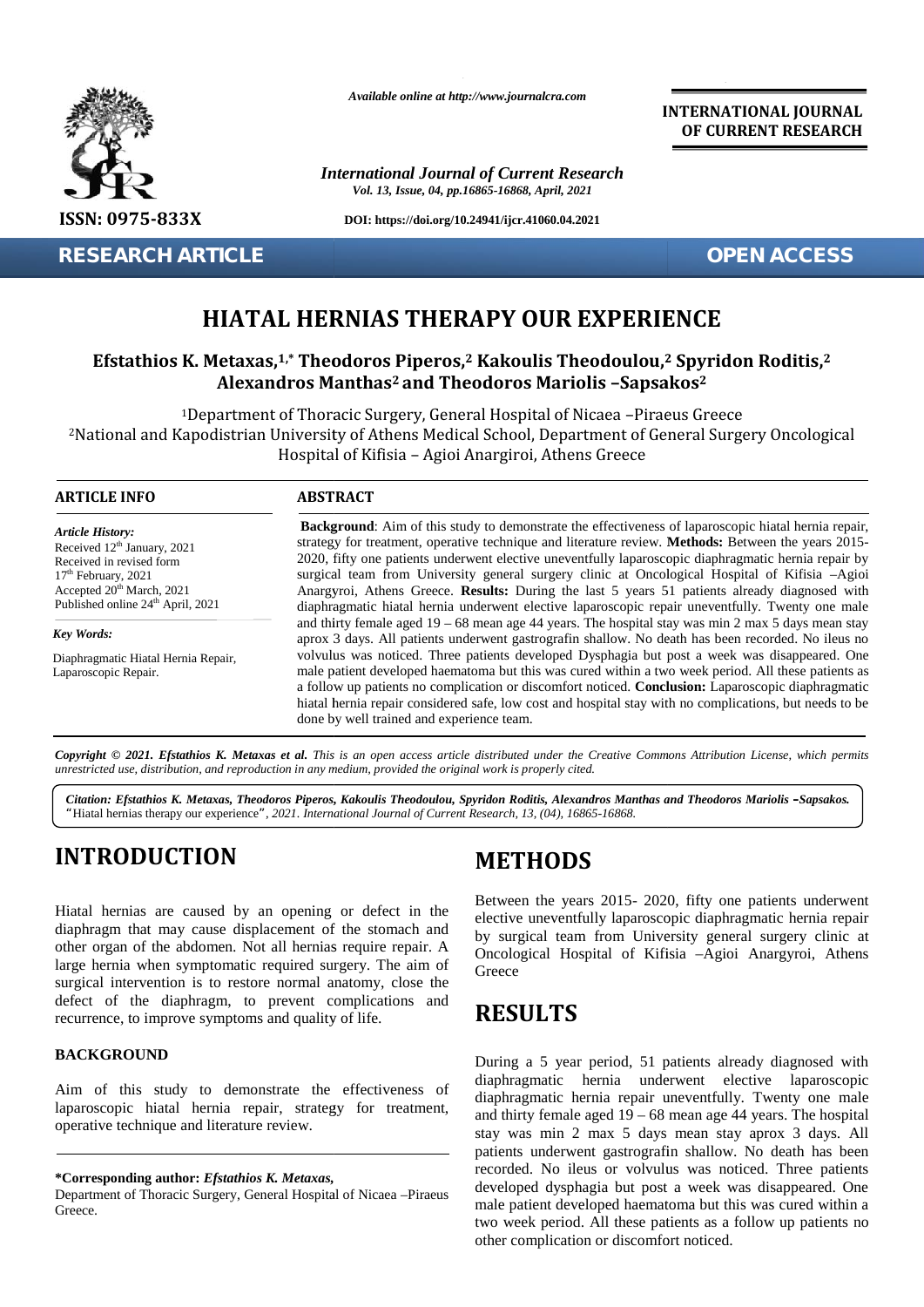# **DISCUSSION**

Diaphragm is a muscular barrier between chest and abdomen. It separates heart and lungs from abdominal organs (stomach, intestines, spleen, and liver). A diaphragmatic hernia occurs when one or more of abdominal organs move upward into the chest through a defect in the diaphragm. This kind of defect can be present at birth (congenital diaphragmatic hernia) or acquired later in life as acquired diaphragmatic hernia (Chang, 2004; Chinnusamy Palanivelu, 2009). This also can be the result of a blunt injuries due to a traffic accident, surgical procedures on the chest or abdomen, falls, stab wounds, gunshot wounds (Chang, 2004; Chinnusamy Palanivelu, 2009; Metaxas, 2014; Efstathios, 2006). Also a diaphragmatic hernia may be undiagnosed for a long period of time, until it becomes severe enough to cause symptoms or be diagnosed accidentally.<sup>2</sup>

### **Types of diaphragmatic hernia:**

#### *Congenital diaphragmatic hernia:*

- 1. Morgagni's hernia: is a less common type, occurring in only 5–10% of cases, with 90% of cases involving the right side (anterior midline—foramen of Morgagni)
- 2. -Bochdalek's hernia: In most congenital diaphragmatic hernias (posterolaterally)

#### *Iatrogenic diaphragmatic hernia :*

Caused by surgical procedures on the chest or in the abdomen

### *Traumatic diaphragmatic hernia:*

Traumatic aetiology as the result of a traffic accident, falls, stab wounds, gunshot wounds, blunt injuries

### *Hiatal hernia*

Occurs when the upper part of the stomach moves through the diaphragm to the chest. Diaphragm has a small opening (hiatus) through which oesophagus passes before connecting to the stomach. In a hiatal hernia, the stomach pushes up through hiatus and into the chest. Hiatal hernia could be by birth (congenital) or traumatic aetiology (acquired). Pregnancy also reported for hiatal hernia. A small hiatal hernia usually doesn't cause problems. But a large hiatal hernia can allow food and acid to back up into esophagus, leading to heartburn. In small hiatal hernias patients may be asymptomatic, but in large one may be presented with:

 Heartburn Regurgitation Backflow of stomach acid into the esophagus (acid reflux) Difficulty swallowing Chest pain Abdominal pain Feeling full soon after meals Dyspnoea Vomiting of blood or passing of black stools, which may indicate gastrointestinal bleeding



**Image 1.Hiatal hernia**



Tachypnoea, dyspnoea, tachycardia, cyanosis and diminished or absent bowel sounds in the chest area are also characteristic symptoms and findings in patients with diaphragmatic hernias. Diagnosis should be based on clinical anamnesis of the patient and clinical examination.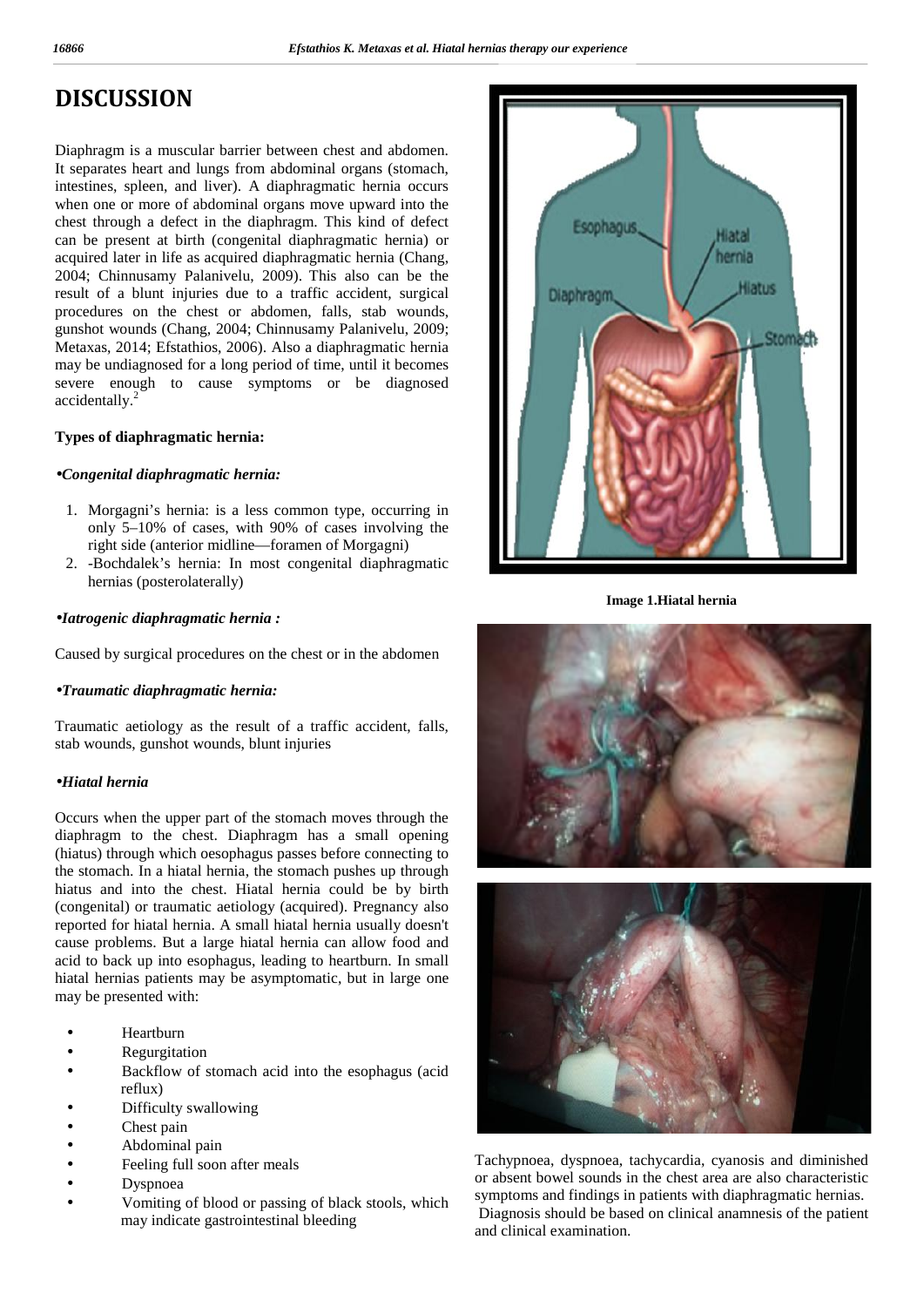

Chest radiography (CXR) may demonstrate an abnormal shadow – opacity. In addition contrast solutions like Barium or Gastrografin (swallow) can easily show the existence of stomach or intestine in pleural cavity. Endoscopy, oesophageal manometry and Computer tomography considered gold standard for diagnosis. Risk factors obesity, pregnancy and age above 50. Antacids, Proton pump inhibitors or H-2 receptor blockers (to keep stomach from making as much acid) and Prokinetics take a part of medication, but the effective treatment considered surgical. Indications for surgical repair of hiatal hernia include failure of strict medical management (intractability); reflux esophagitis with ulcerations, stricture, or



bleeding; recurrent aspiration pneumonia; large sliding hernias; and all paraesophageal hernias. The management of diaphragmatic hernias has been accomplished by laparotomy, laparoscopy, thoracotomy or thoracoscopy.

The strategy of the operation is to reposition the stomach below the diaphragm and to re-establish gastro esophageal competence. General and Thoracic surgeons may perform the procedures. This has to do with experience and skills of the operating surgeon and the surgical team. All approaches (transabdominal, transthoracic and laparoscopic) and three primary techniques (Belsey, Hill, and Nissen) are used, depending on the preference and further experience of the surgeon. The advantage of a thoracic approach is that reduction of the hernial contents can be easily achieved aided by the pneumothorax, with a hypoplastic lung providing better vision (Chinnusamy Palanivelu, 2009). Schaarschmidt et al. (2005) reported a technique in which a thoracoscopic inflation assisted reduction of the thoracic contents was performed. This technique offers a more physiologic access to congenital diaphragmatic hernia than laparoscopy or laparotomy. However, the drawback of such techniques is the inability. It is also more difficult to identify bowel injury and the vision in peritoneal cavity is limited (Schaarschmidt, 2005). Today the laparoscopic repair of a hiatal hernia has almost completely replaced the open approach through either a laparotomy or a left thoracotomy.

Acute gastric volvulus occurs when the stomach or a part of it rotates more than 180 degrees which leads to obstruction (closed loop syndrome), that finally concludes to incarceration and ischemia of the organ. It can be observed as a result of diaphragmatic hernia, a gap of the diaphragm, pancreatic or gastric cancers, traumatic injuries and fixation anomalies (Metaxas, 2007). Palanivelu et al reported post operative three patients developed volvulus (Chinnusamy Palanivelu, 2009) and they resolve the complication (Schaarschmidt, 2005).